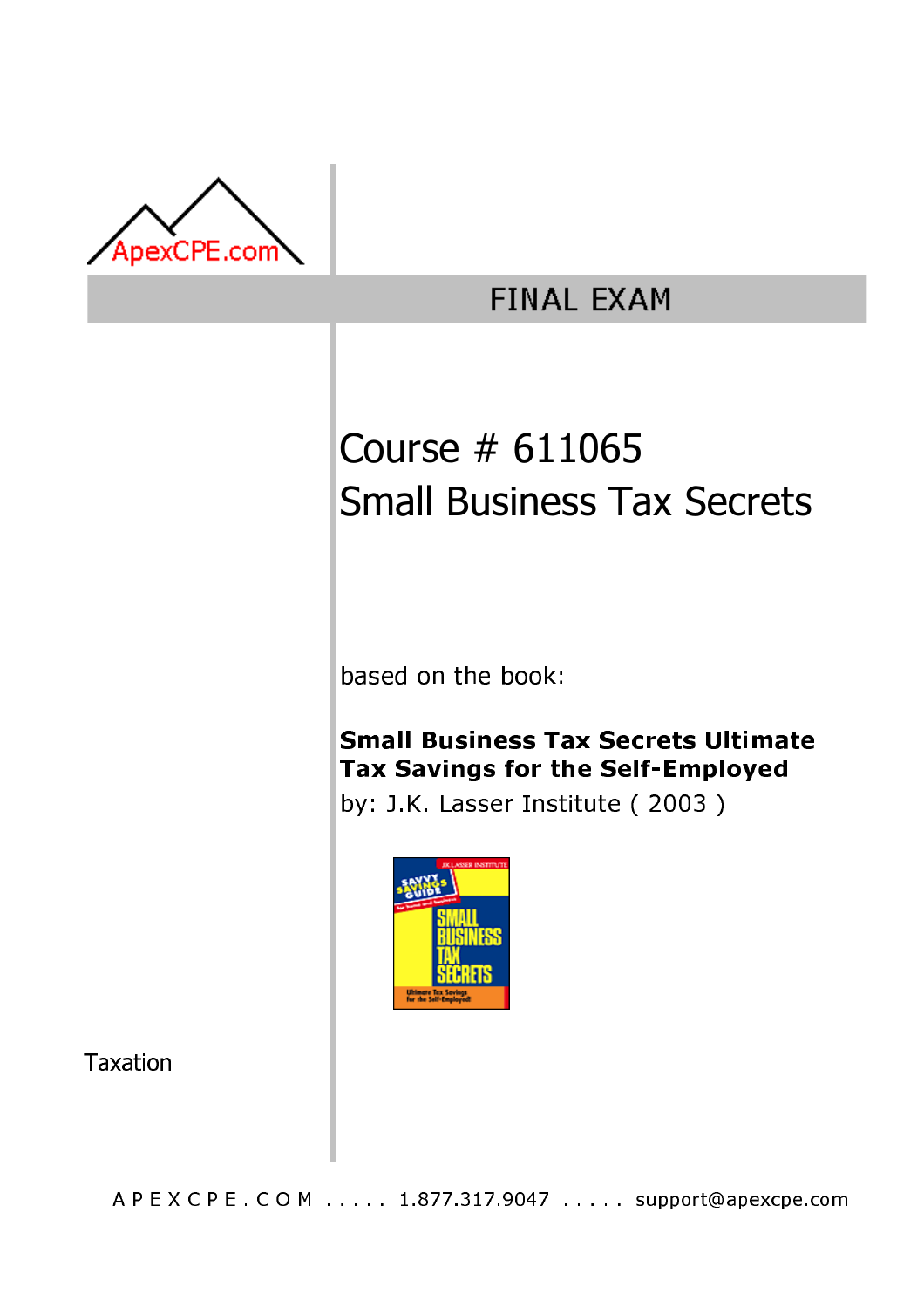This exam sheet is made available for your convenience in answering questions while offline. Please note that you will still need to enter your answers on the online exam sheet for grading. Instructions are provided at the end of this document.

#### **Chapter 1 - What is a Business for Tax Purposes?**

1. Investors report gains and losses on Schedule C.



2. A dealer or trader of real estate reports rental income and deductions on Schedule E, Part I.



3. Relevant factors in determining a profit motive include:

the manner in which the taxpayer carries on the activity

the expertise of the taxpayer or his advisors

elements of personal pleasure or recreation

all of the above

4. The financial status of a taxpayer is relevant in determining profit motive for a trade or business.



5. Hobby expenses are subject to the reduction by 2% of Adjusted Gross Income (AGI).

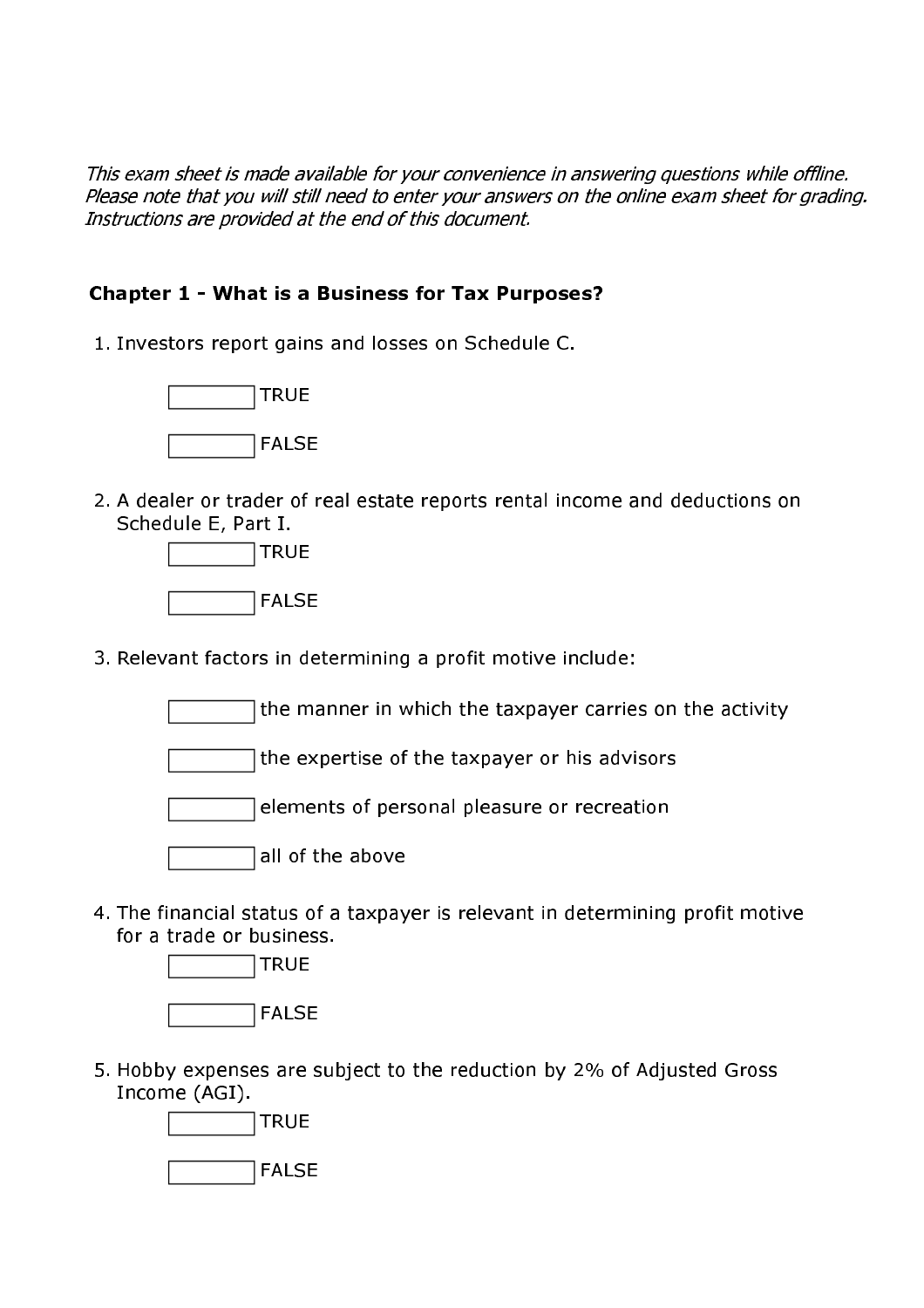6. According to the Supreme Court, 'ordinary' means:



7. According to the Supreme Court, an expense which occurs only once in a taxpayer's lifetime may not be considered 'ordinary'.



8. 'Necessary' according to the Supreme Court means no more than "appropriate and helpful' in running your business.



#### **Chapter 2 - Choices for Business Organization**

9. As an employee earning in excess of \$87,000 in 2003, your additional income from your part time sole proprietorship is only subject to 2.9% self-employment tax.



10. This type of entity is treated as a partnership for tax purposes:

general partnerships

Limited Liability Partnerships (LLPs)

| Limited Liability Companies (LLCs) |  |
|------------------------------------|--|
|------------------------------------|--|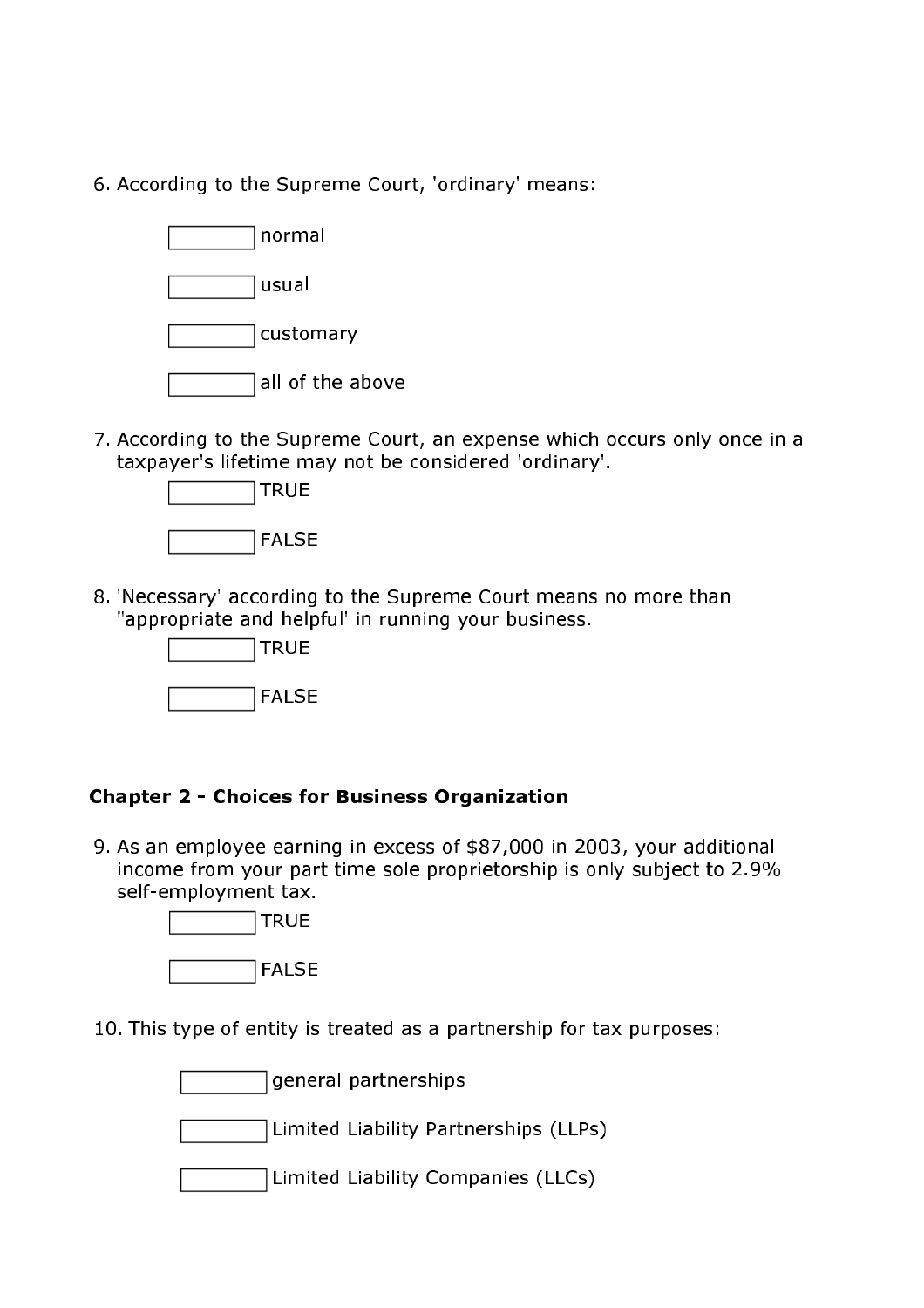|  |  | all of the above |
|--|--|------------------|
|  |  |                  |

11. A general partner is personally liable for the debts of the partnership.



12. A partner reports his share of partnership profits shown on Schedule K-1 only if it was distributed to him in the current taxable year.



13. For tax purposes, special allocations of a partnership must have:

prior IRS approval

substantial economic effect

the consent of at least two partners

- 14. Guaranteed payments as compensation for services are subject to self employment tax for:
	- general partners

limited partners

neither general nor limited partners

15. A partner's basis in the partnership is increased by:

the sum of money she contributed

the adjusted basis of property she contributed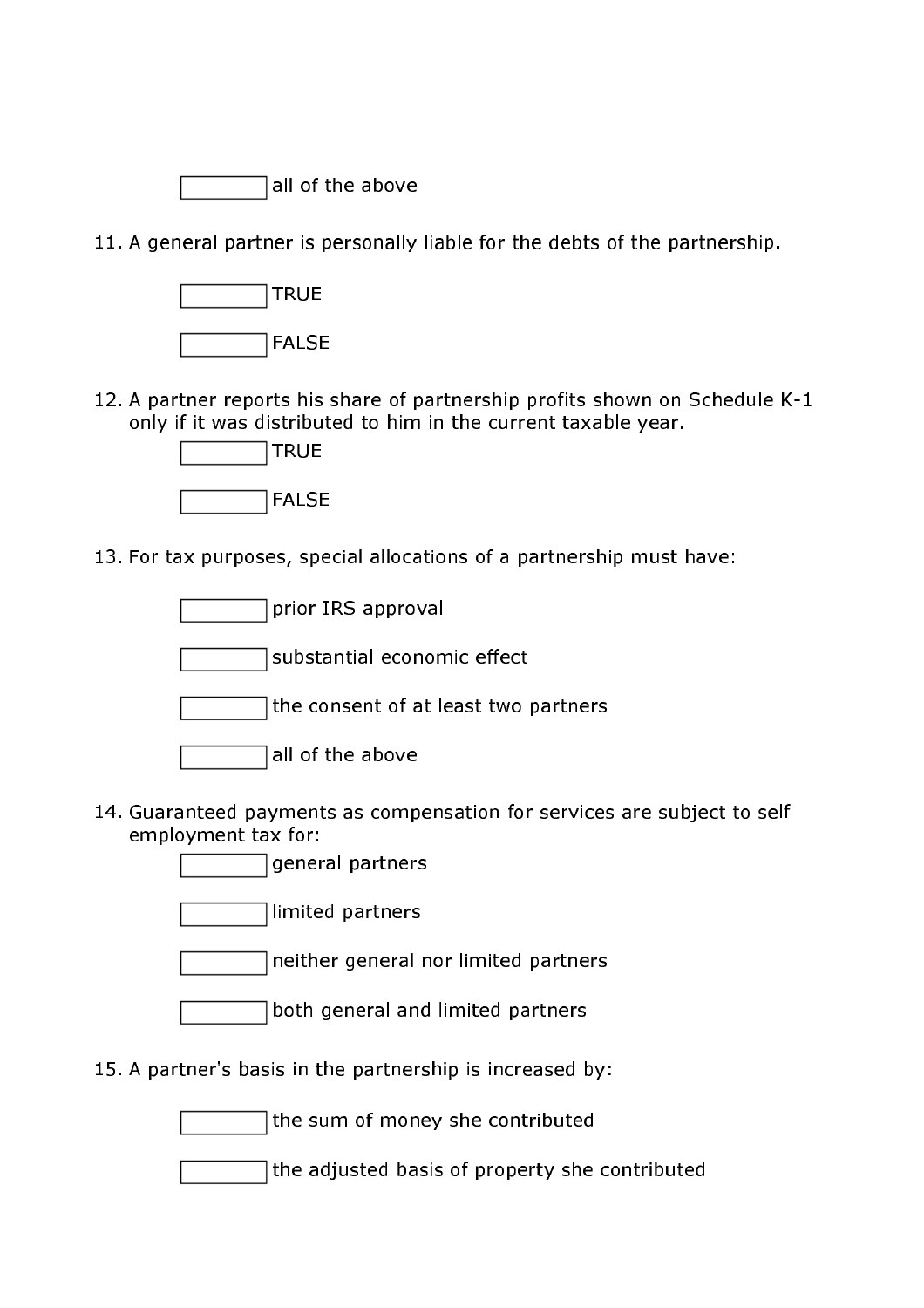the amount of any income recognized from the contribution of services to the partnership all of the above

16. The penalty tax on accumulated earnings of a corporation can be avoided if the corporation can prove that the accumulation is for reasonable business needs



17. A shareholder may recognize a loss on boot received.



18. Capital losses that cannot be taken in the current year can be carried forward to future years.



19. Capital losses are fully deductible against capital gains.



20. A corporation will not be disallowed S Corp status if it:

is a foreign corporation

has 150 shareholders

has only one class of stock

has nonresident alien shareholders

21. S Corp shareholders must pay tax on their shares of corporate income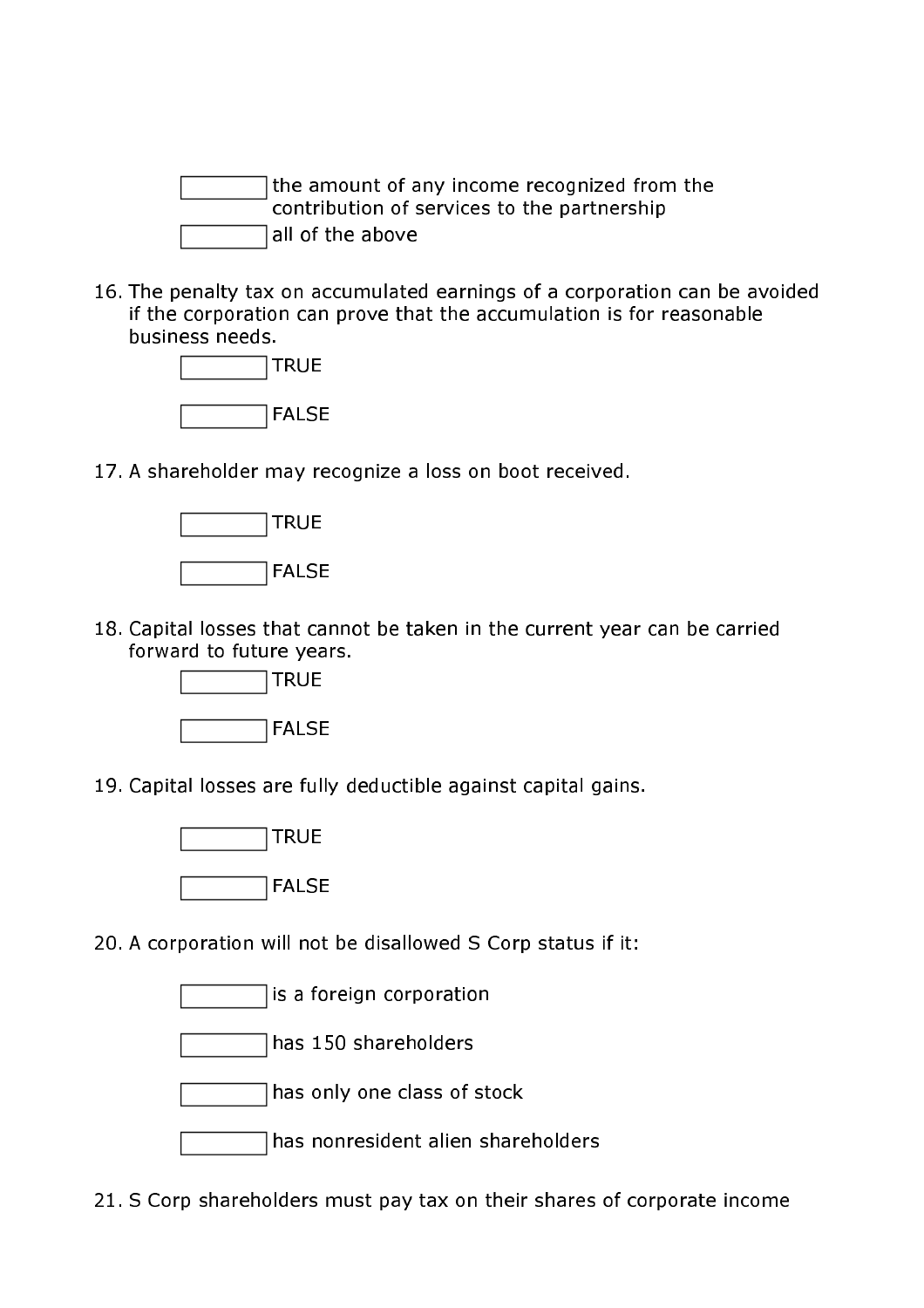regardless of whether it is actually distributed.

| <b>TRUE</b>  |
|--------------|
| <b>FALSE</b> |

22. If you form a corporation and immediately elect S Corp status, there may be certain situations in which you are taxed at the corporate level.



23. The advantages of a Limited Liability Company (LLC) organizational structure include:

limited liability for owners

single level of taxation

maximum flexibility in dividing profits and losses

all of the above

24. A potential advantage of an S Corp organizational structure is the ability of S Corp shareholders to avoid Social Security taxes on their share of corporate income above a reasonable wage.

| <b>TRUE</b>  |
|--------------|
| <b>FALSE</b> |

#### **Chapter 3 - Tax Accounting Methods and Periods**

25. The following taxpayers are required to use accrual accounting for tax purposes:

> a C Corp with average annual gross receipts of \$1,000,000 a partnership classified as a 'tax shelter' an S Corp with average annual gross receipts of \$750,000 that is required to maintain inventory all of the above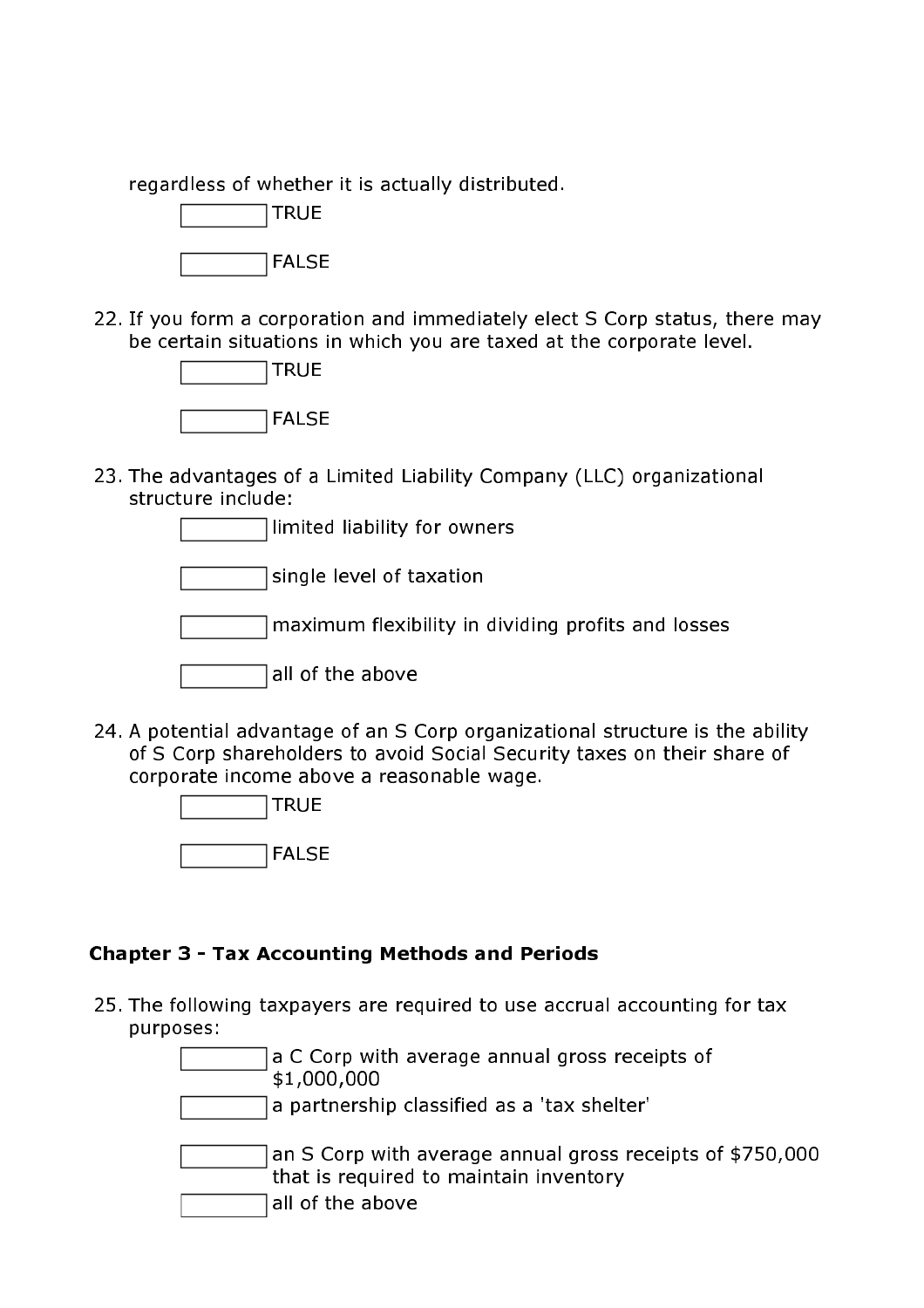26. The IRS position, in general, is that prepaid income is recognized when received by accrual method taxpayers.



#### **Chapter 4 - Limitations on Use of Your Home**

27. Deductions for the business use of your home may not exceed net income derived from the business use.



28. Disallowed home office expenses may not be carried forward.



29. Pursuant to IRC Section 280A, qualified use of a home office includes:

regular use

exclusive use

both regular and exclusive use

neither regular nor exclusive use

30. The burden of proof for any deductions you claim is on you.



31. Balancing your personal checkbook in your home office violates the exclusivity test of IRC Section 280A.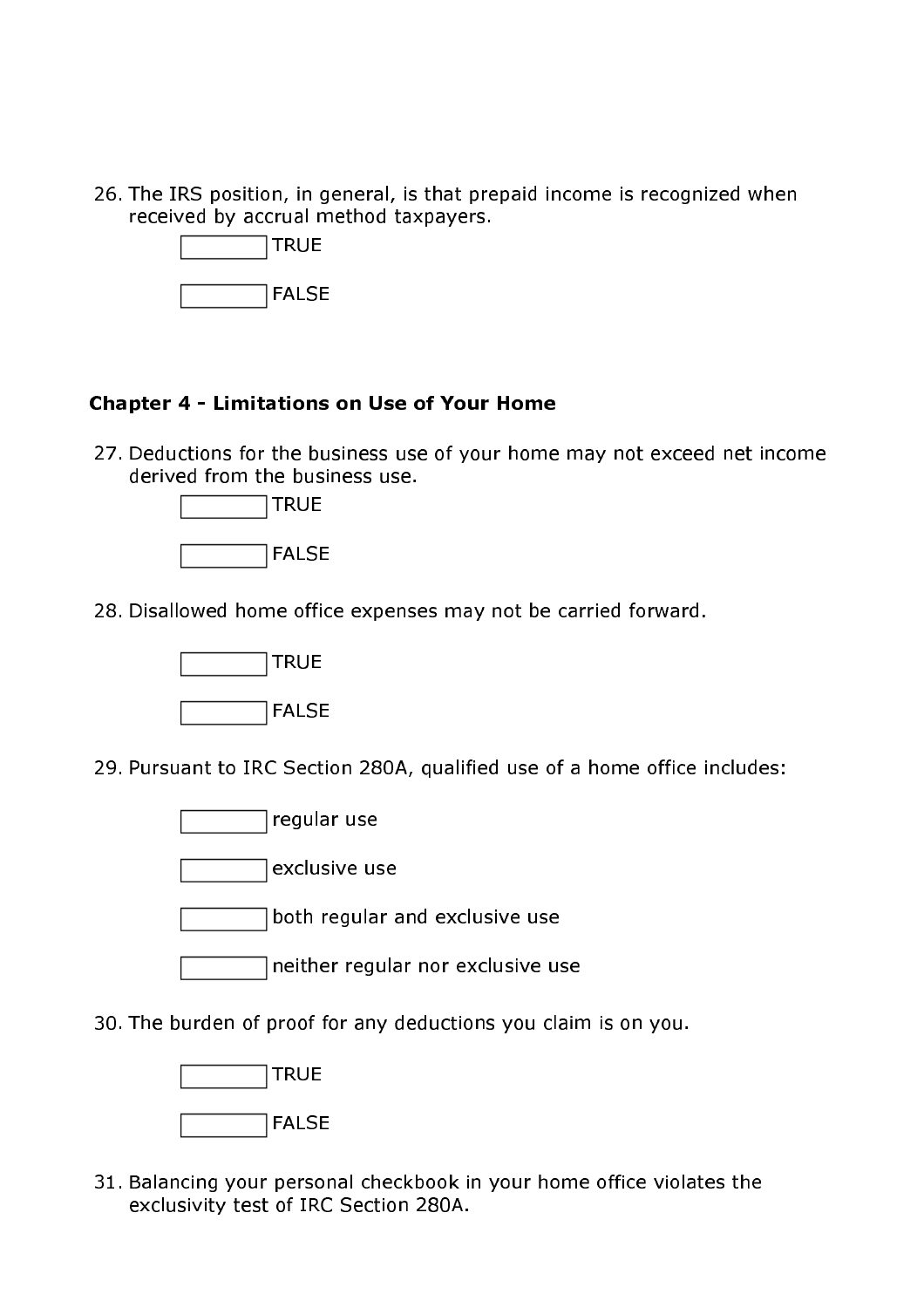

32. A taxpayer's ability to claim home office deductions is not affected by the taxpayer conducting substantial nonadministrative or nonmanagement activities at a fixed location of business outside the home.



33. If you meet clients at your home office, you must still meet the 'principle place of business' requirement in order to deduct your home office expenses.



34. You may avoid the 'principle place of business' requirement by housing your home office in a separate free standing structure on your residential property that you use regularly and exclusively in connection with your trade or business.



35. According to the Seventh Circuit Court of Appeals, but not necessarily the IRS, if you can show that your facilities at work are inadequate for the work you are required to do as an employee, your home office will meet the 'convenience of the employer' test.



36. Unreimbursed employee expenses are deducted as miscellaneous itemized deductions on Schedule A and are subject to the reduction by 2% of AGI.

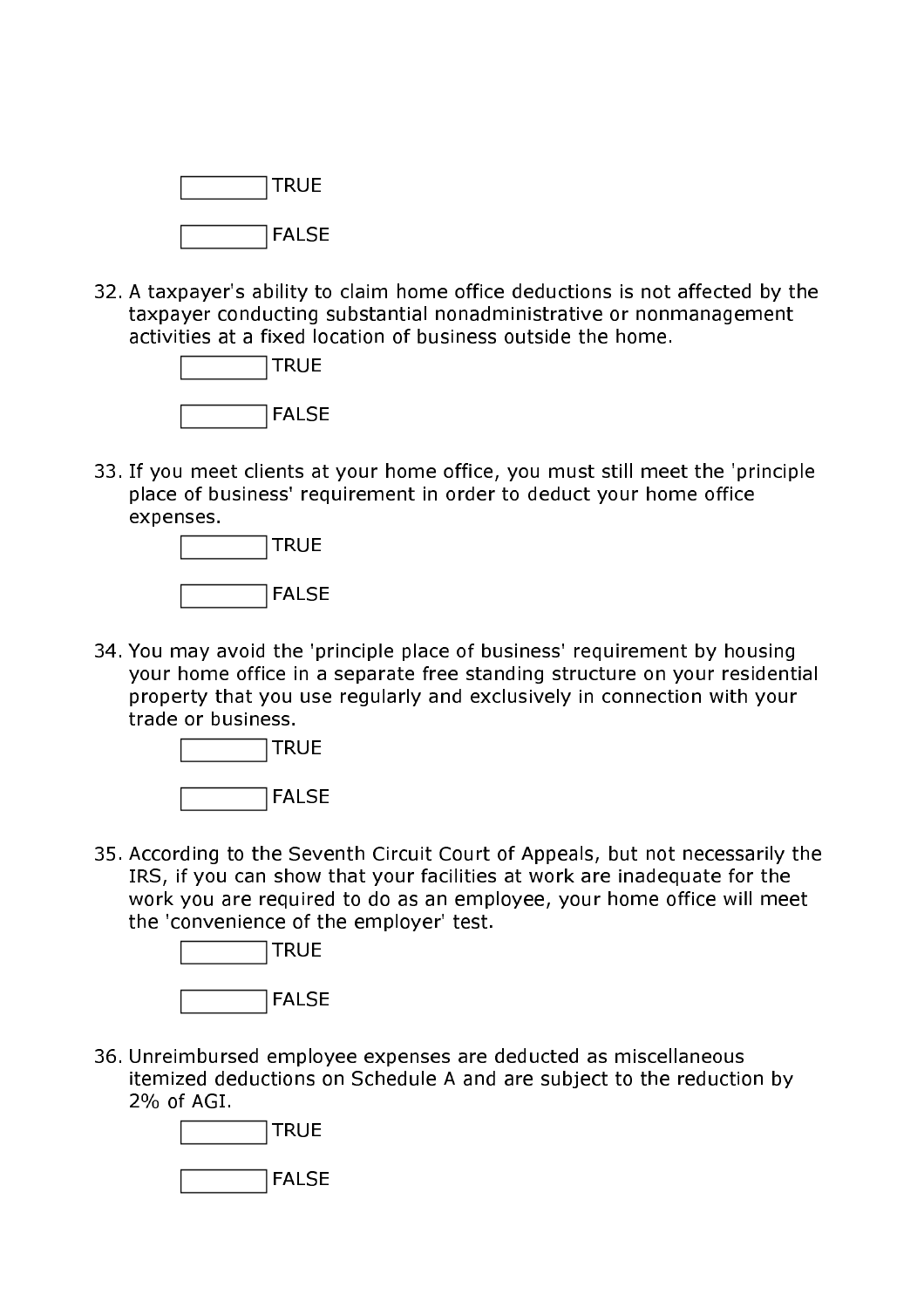#### Chapter 5 - Form 8829 Line by Line

37. Tier one deductions reported on Part II of Form 8829, Expenses for Business Use of Your Home, are deductions that would be allowed on Schedule A even if you had no home office.



38. Direct expenses reported on Form 8829 should be multiplied by the business percentage calculated earlier.



39. Telephone expenses should be included on Form 8829, Line 19, Utilities.



40. For purposes of computing depreciation on the business portion of your home, your home's adiusted basis generally includes:

original cost of the property including closing costs

cost of special tax assessments paid for local improvements

capital improvements made prior to use as a home office

#### Chapter 6 - Planes, Trains, and (Especially) Automobiles

41. If your home office does not qualify as your 'principle place of business' and you have another regular work location in the same city, transportation costs between your home and the other work location is considered: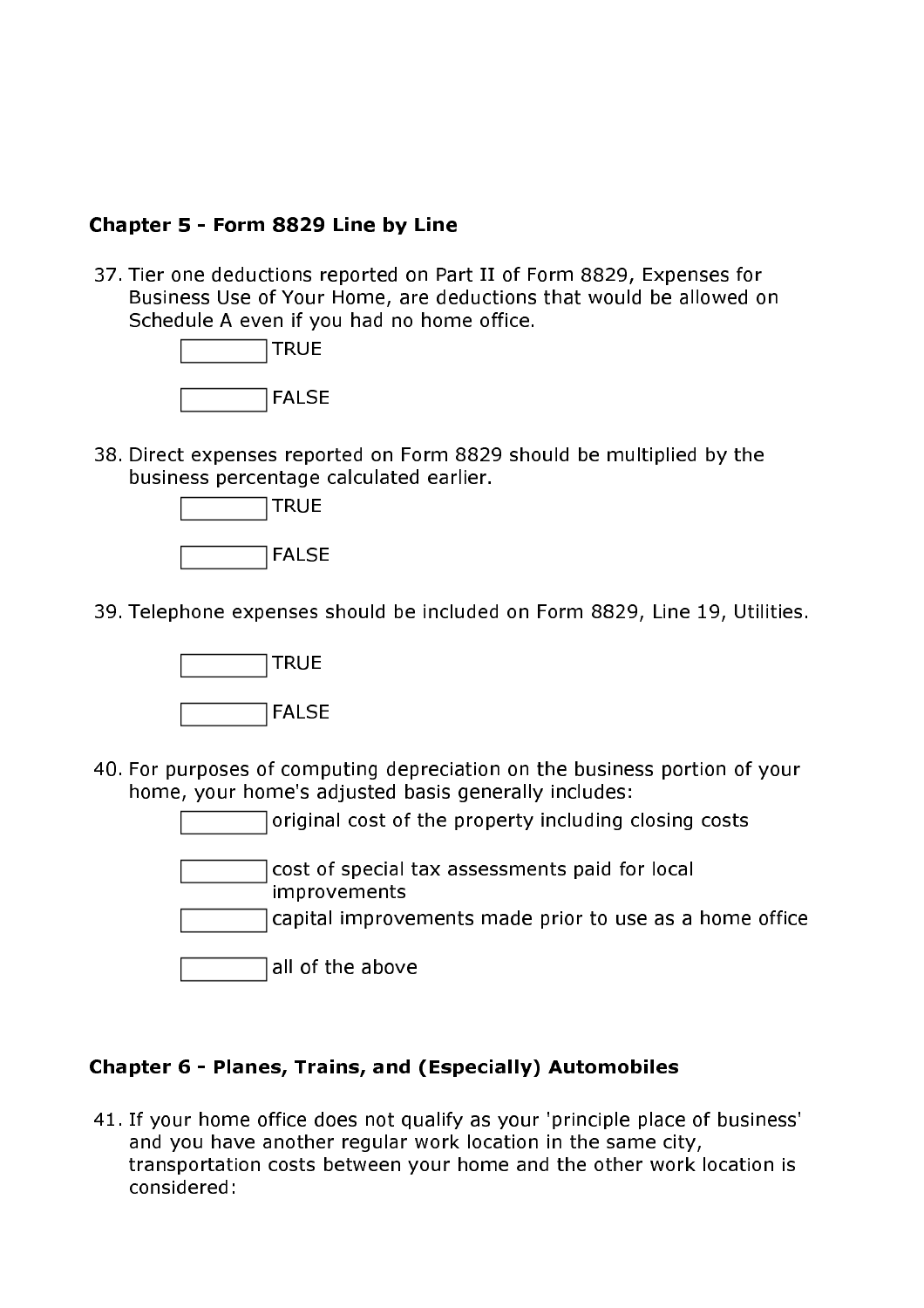deductible transportation expenses

deductible travel expenses

|  | nondeductible personal commuting |  |
|--|----------------------------------|--|
|--|----------------------------------|--|

42. In determining an automobile's adjusted basis when using the standard mileage allowance, for year 2002, depreciation will be considered to have been allowed at the rate of:

| 11.5 cents per business mile                                      |
|-------------------------------------------------------------------|
| 14 cents per business mile                                        |
| 15 cents per business mile for the first 15,000 business<br>miles |
| 15 cents per mile for all business miles                          |

43. A business use Escalade SUV, weighing in excess of 6000 pounds, will depreciate faster than a business use Pinto, weighing 3000 pounds because the luxury automobile limit will not apply.



44. To qualify for the new 30% depreciation allowance, your car must:

| have been bought used                           |
|-------------------------------------------------|
|                                                 |
| have been bought between September 10, 2001 and |
| September 11, 2004                              |
| be used over 30% in qualified business use      |
|                                                 |
| all of the above                                |

45. If you lease a car to use for your business, and use the actual cost method, the lease payments are deductible in lieu of depreciation, subject to certain limits for luxury cars.

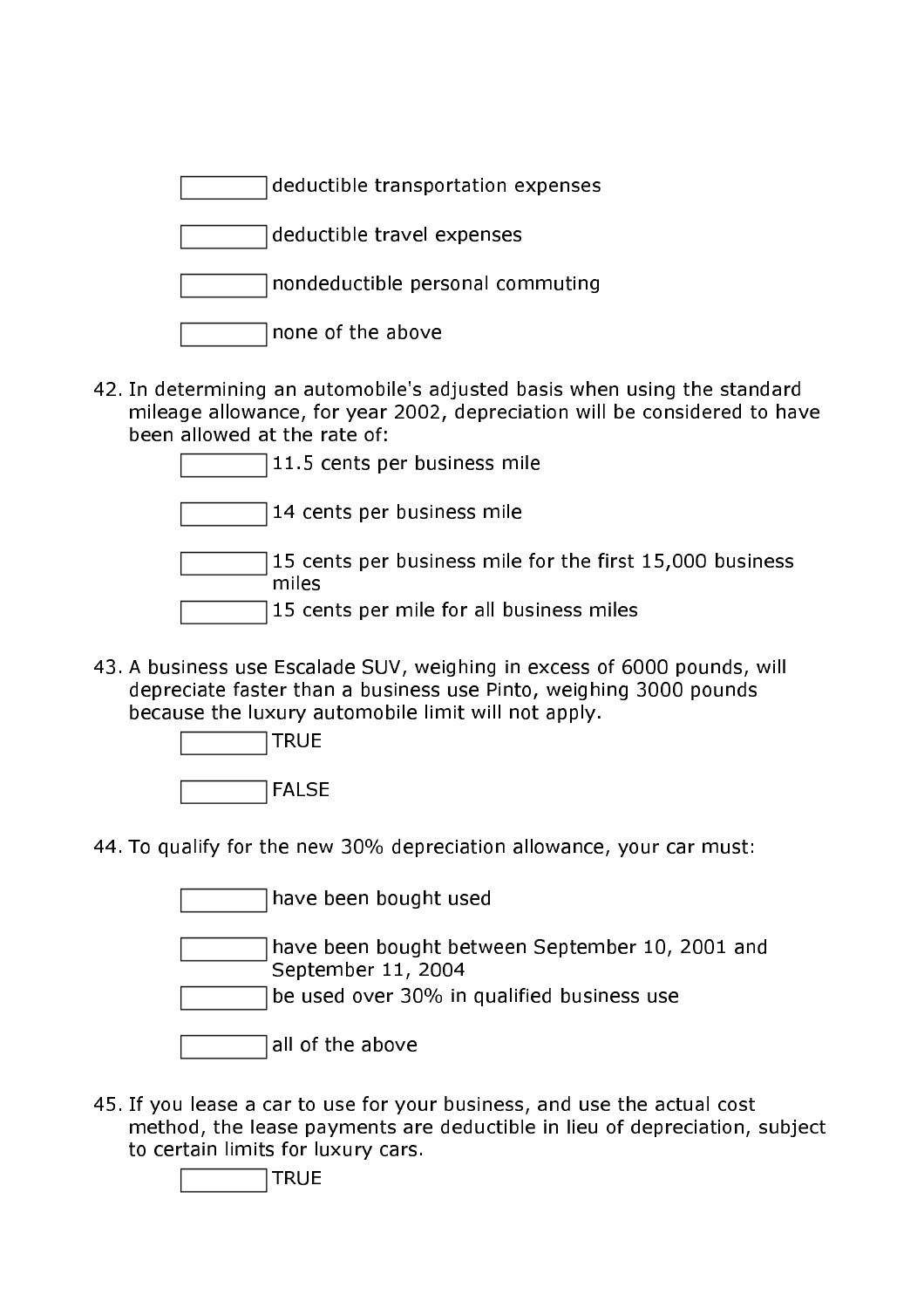

#### **Chapter 7 - Other Common Business Deductions**

46. An employee who is reimbursed for all business related expenses may be able to skip Form 2106 and not report either the reimbursement or the expense.



47. Computers are considered to be:

four year property

five year property

six year property

|  | seven year property |
|--|---------------------|
|  |                     |

48. General requirements for property qualified for the new 30% depreciation allowance include:

> the depreciable property must be new with a recovery period of 20 years or less the depreciable property must have been bought between September 10, 2001 and September 11, 2004 over 50% of the property's use must be qualified business use. all of the above

49. The new 30% depreciation allowance is deductible for:

regular tax

alternative minimum tax

neither regular tax nor alternative minimum tax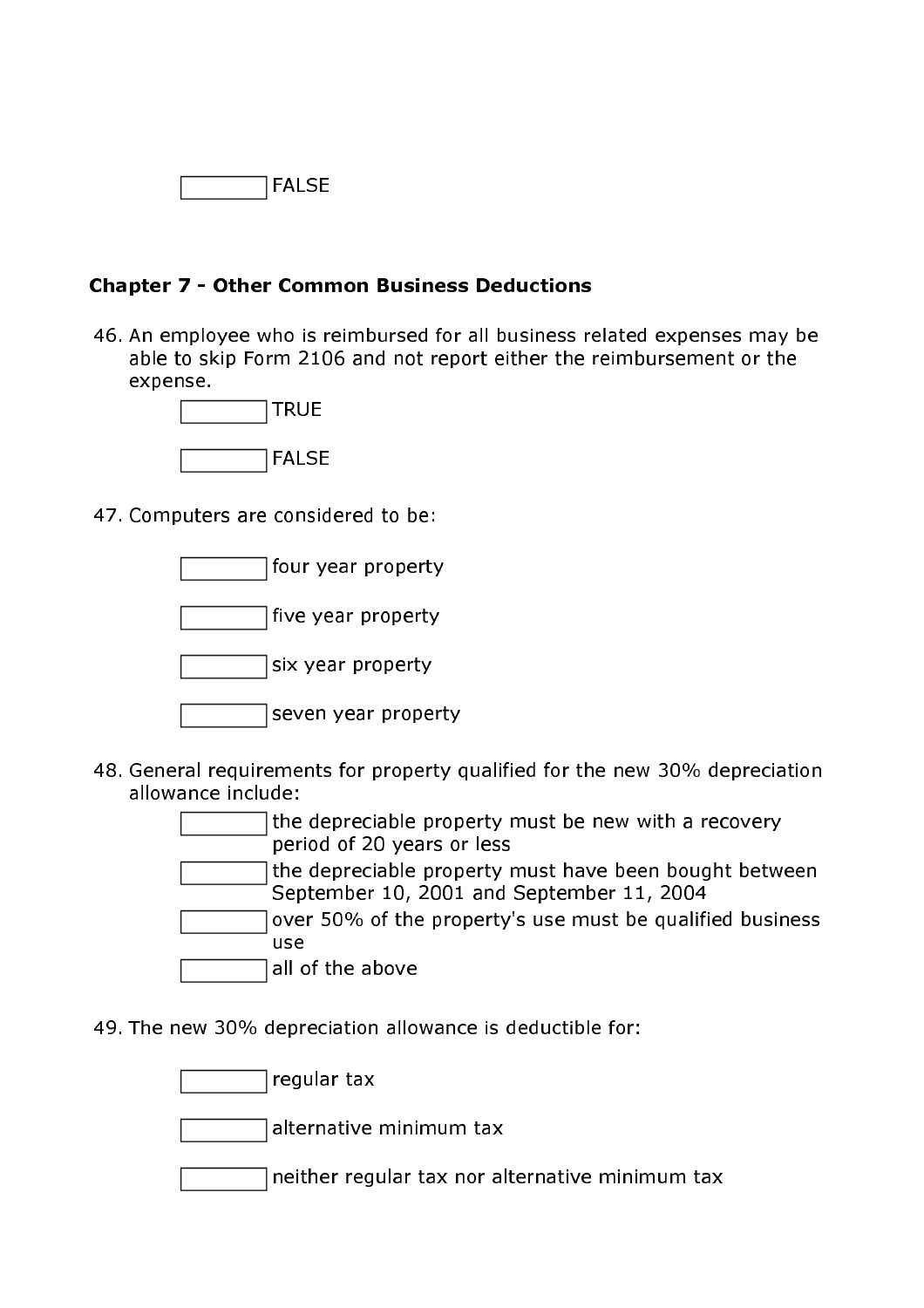both regular tax and alternative minimum tax

50. The Section 179 election must be made within a three year period beginning the first year the property was placed in service.



51. You may allocate a Section 179 deduction amongst different properties.



52. Excess Section 179 deductions limited by taxable income cannot be carried forward to future years.



53. Taxable business income for purposes of calculating the limit on Section 179 deductions includes net income from all businesses you and your spouce (if filing a joint return) actively conduct during the year.



54. Business gifts are deductible to the extent of \$25 per donee per year.



55. Effective in tax year 2003, self-employed individuals can deduct 100% of their health insurance premiums above the line.

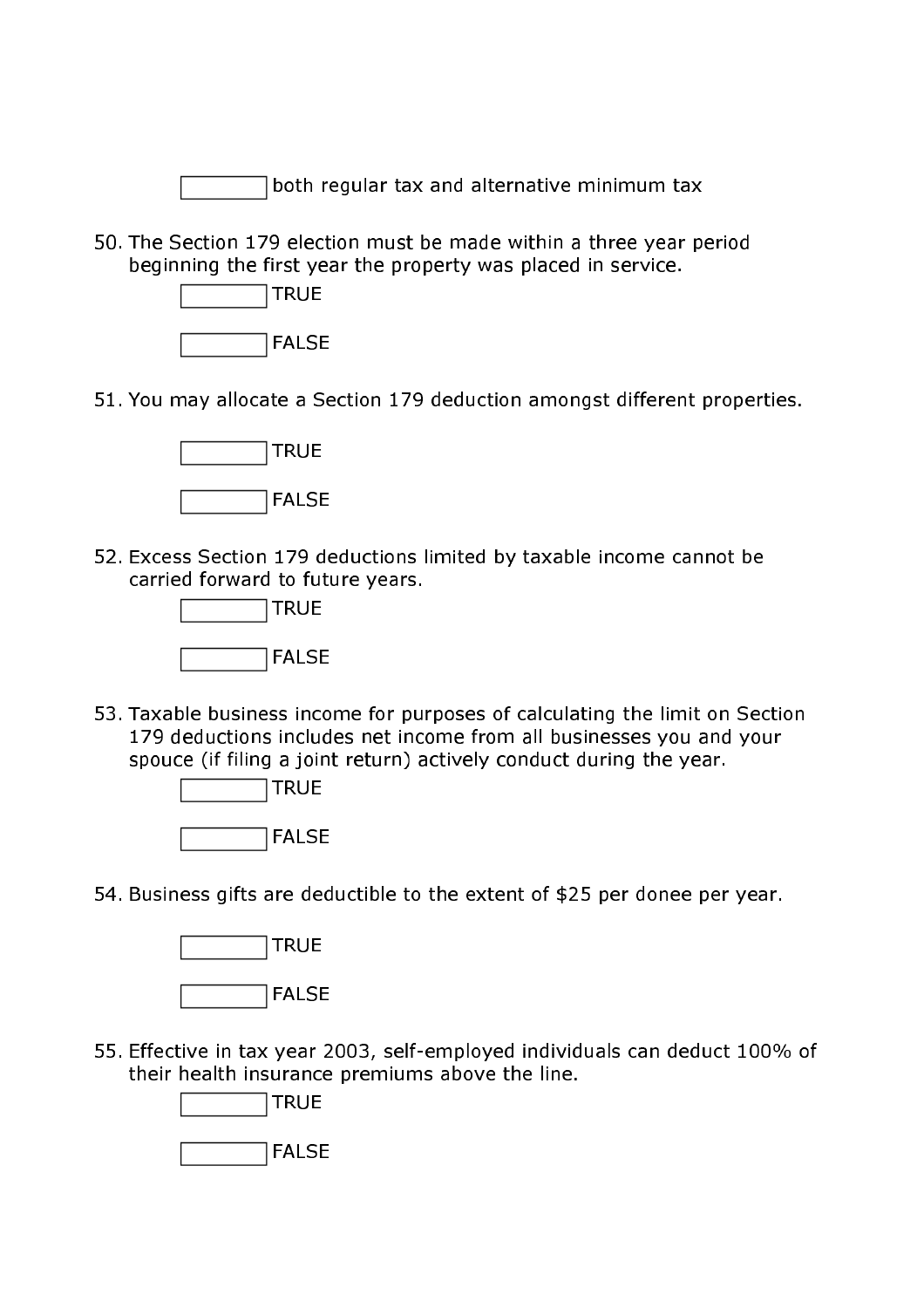56. A Savings Incentive Match Plan for Employees (SIMPLE) can be set up by:

| a sole proprietor |
|-------------------|
| a partnership     |
| ∣an S Corp        |
| all of the above  |

#### **Chapter 8 - Other Taxes**

57. Generally, you are not an independent contractor if you are receiving payments from someone who has the right to control or direct only the result of your work, not specifically what you do or how you do it.



58. The following worker is considered a 'statutory employee':

someone who performs services as a full time life insurance sales representative a computer repair technician a clergyman a deputy fire marshal

#### **Chapter 9 - Records You Better Keep**

59. The elements you must be able to prove for travel expenses DO NOT include: